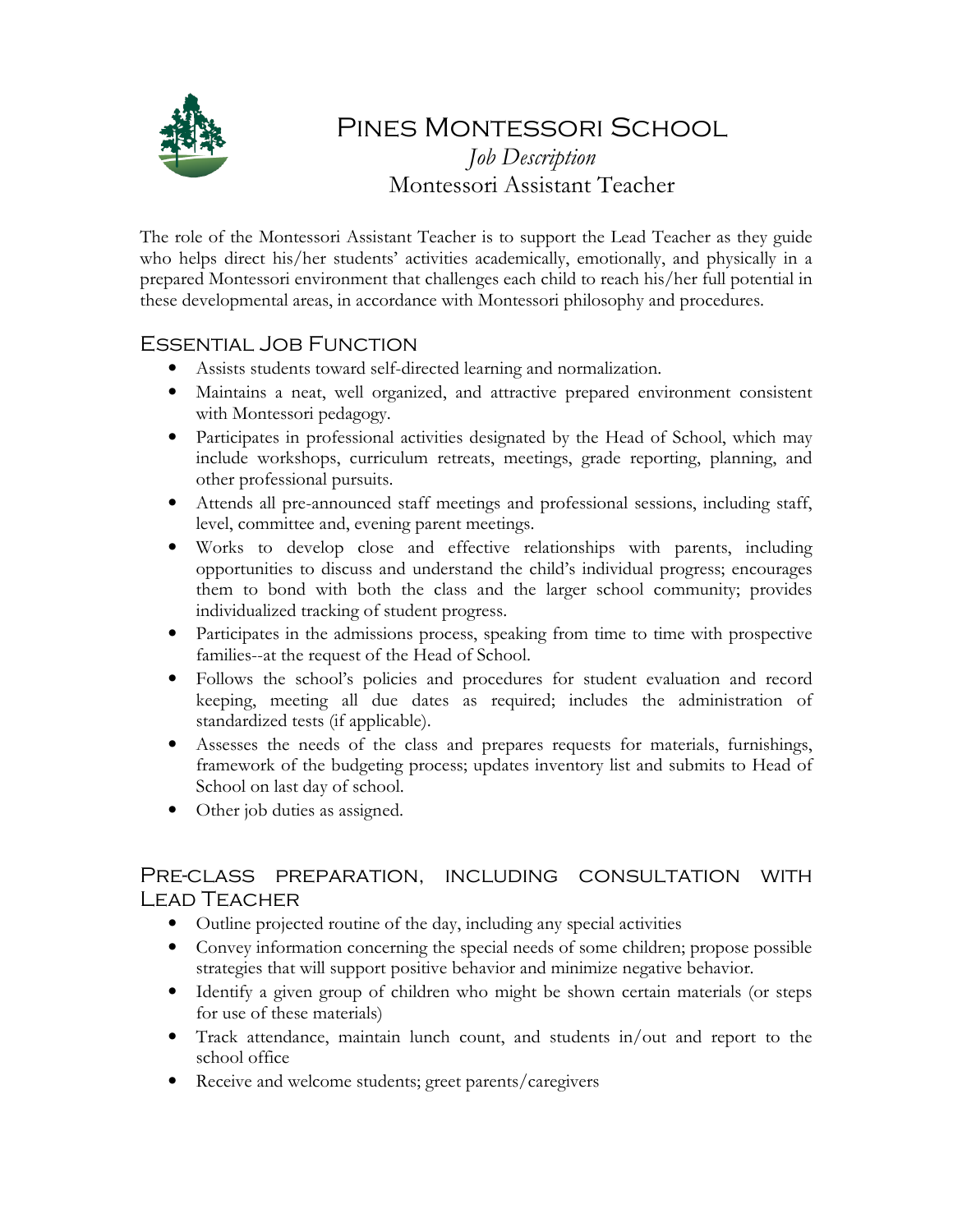- Consult with other teachers for curriculum ideas, sharing materials, and scheduling common activities
- Seek advice from Lead Teacher

## Tasks during class

- Observe class's overall feeling and tone
- Assist children who need individual help to choose work
- Protect working children from interference (including adult)
- Withdraw at regular intervals to observe
- Uphold and reinforce positive behavior by
	- o Modeling behavior
	- o Drawing attention to ground rules
- Remain in contact with the whole group and sense changing mood or activity
- Unobtrusively monitor the work of individual children
- Record important points briefly, for expansion later
- Treat children with unconditional positive regard and provide individualized care for needs
- Monitor group activities to maximize healthy socialization, fostering of community and healthy recreation
- Calmly prepare transition activities
- Incorporate dismissal routine as one of the day's crucial activities
- Work to maintain health and safety standards with snack, lunch, hand washing and toileting

#### Tasks after class

- Make minor material repairs
- Refresh the environment
- Complete daily notes
- Reflect on individual children and group interaction
- Assemble materials for the following instructional day
- Confer with Lead Teacher to compare observations, discuss relevant points in Montessori theory, demonstrate a learning material, exchange ideas or alternate ways to cope with a given child (do not just concentrate on problems), and review successful group activities and "invent" new ones
- Review and practice with materials, especially those soon to be presented
- Review transgressions of ground rules by adults and children and try to analyze possible causes; attempt to find counter strategies

#### Weekly tasks

- Double check all learning materials
- Remove all items that need repair replacement or cleaning
- Rotate books
- Note needed janitorial services, work orders
- Restructure classroom routine as needed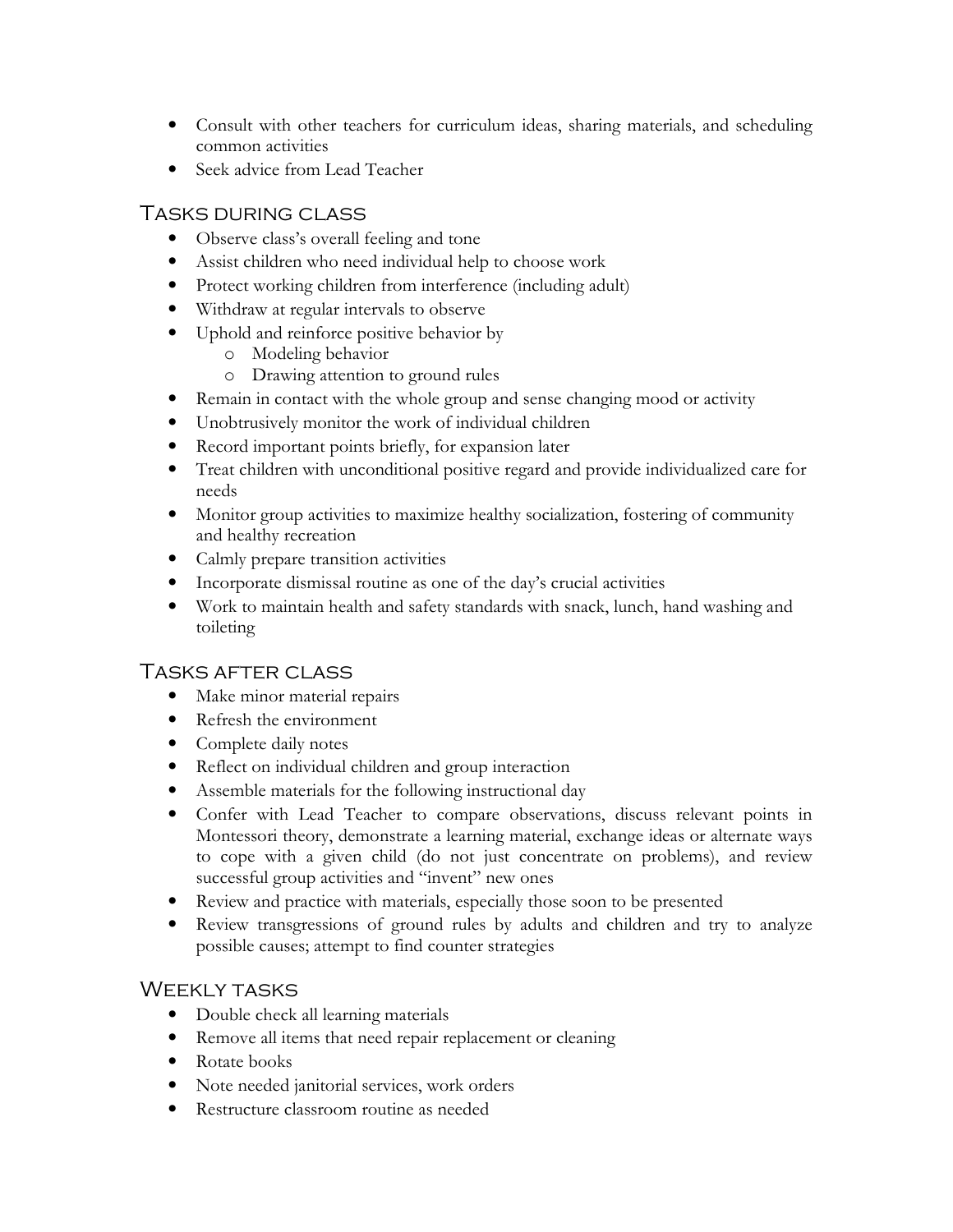- Place orders or go shopping
- Plan how to use volunteers, parents or "special resource people" for next week
- Update personal notes
- Meet with co-workers and Head of School to share ideas, plan and problem solve
- Perform the following selected duties as needed:
	- o Update long-range class and children's records
	- o Organize special projects
	- o Read professional journals or articles
	- o Confer with Head of School as requested

#### Occasional on-going tasks

- Participate in staff meetings
- Participate in parent education
- Participate in professional meetings outside of school
- Prepare for school's community activities such as open houses, observation and all general meetings or special events

## Reporting Relationships

Reports to Head of School

### Work Area

Assigned classroom or other children's areas; must secure substitute or leave only at assigned breaks.

#### MINIMUM QUALIFICATIONS

Education and Experience

- High school or GED
- MACTE Montessori trained and certified (preferred but not required)
- Previous experience in teaching in a Montessori setting preferred

Knowledge, Skills and Abilities

- Knowledge and skill in instructional principles, methods and techniques of Montessori program.
- Skill in obtaining, clarifying and exchanging information
- Skill in classroom management
- Skill in handling student discipline
- Ability to organize and coordinate activities
- Ability to serve as role model and treat students as individuals in a professional manner
- Ability to maintain confidentiality
- Ability to establish and maintain effective working relationships with a variety of people in a multi-cultural, diverse setting
- Ability to make supplemental Montessori materials for classroom